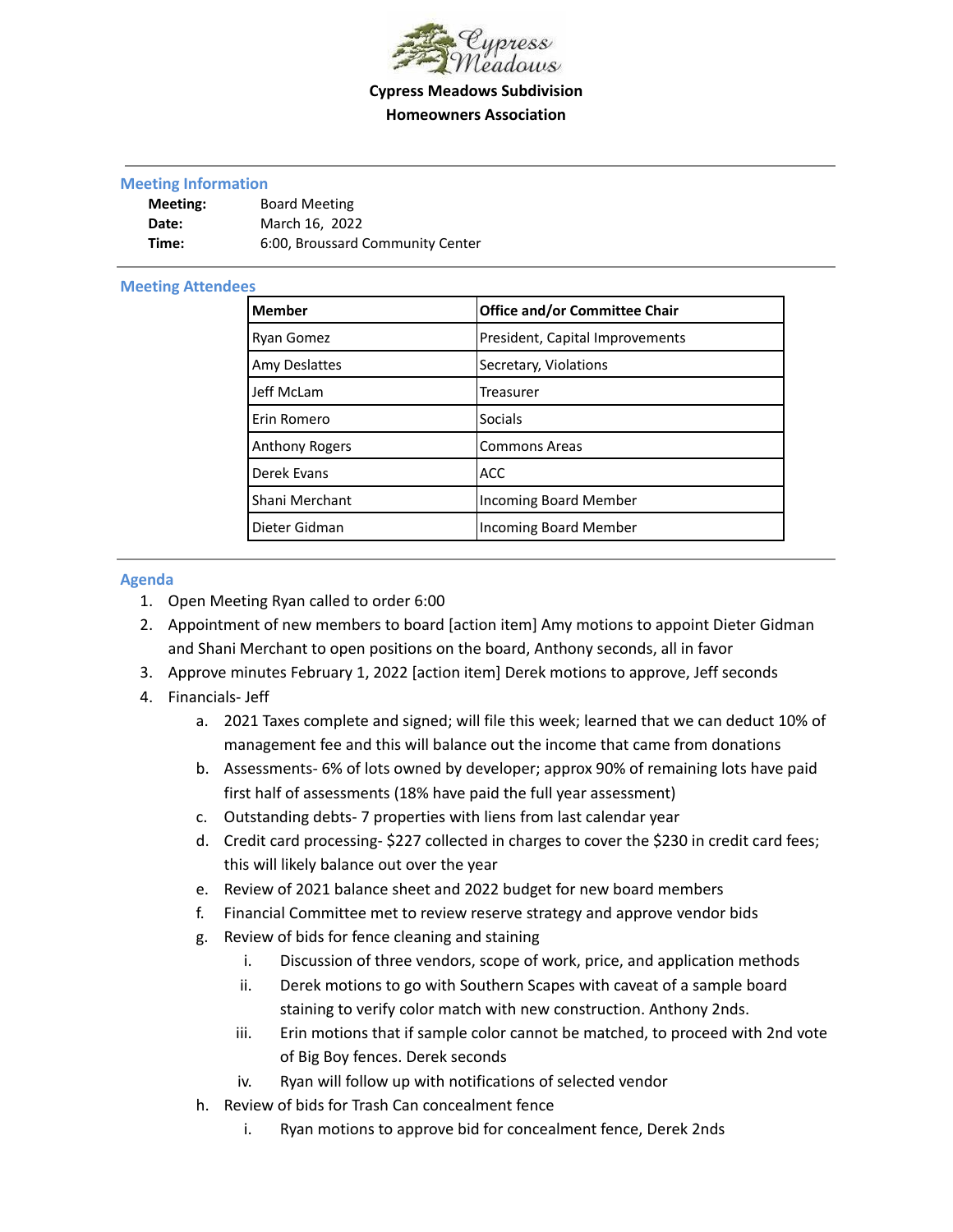- ii. Jeff motions to approve the bid for concrete slab, Ryan 2nds
- iii. Ryan will follow up with vendor and get a start date.
- 5. Old Business:
	- a. Sign ethics and confidentiality agreements: Jeff motions to remove sentence 1 from paragraph 14 of the Ethics and Confidentiality Agreement in the Bylaws, Erin 2nds; current members sign and incoming members will sign after review
	- b. [Bylaws](https://docs.google.com/document/d/1hK-DXIxsH3JHYlxSn0Xzm43GFlaeAxkyI9_gf7UNIPc/edit#bookmark=id.ka1is2wy1ymn) revised to add quorum policy for board member meetings to Bylaws [action item] Erin motions to accept, Derek 2nds
	- c. [Bylaws](https://docs.google.com/document/d/1hK-DXIxsH3JHYlxSn0Xzm43GFlaeAxkyI9_gf7UNIPc/edit#bookmark=id.ben4plqcesks) revised to add debit card purchase approval and receipt policy to **Bylaws** [action] item] Erin motions, Derek 2nds
- 6. New Business
	- a. Appointment of new board members to committees (initially tabled until after committee review in item 7)
		- i. Shani will chair socials; Erin will set meeting with her to hand off current materials
		- ii. Dieter will assist in ACC and review other aspects of board work
	- b. Set Agenda for Open HOA meeting March 20, 2022 @ 2:00 PM; updates need to be completed by Saturday at noon for printing
	- c. Yard of the Month Committee Chair; Ryans motion to appoint Jess McLam as chair, Derek 2nds
		- i. Bylaws revise award policy to read "awards will be given by December 31 of each year," Jeff motions, Anthony seconds.
		- ii. Jeff suggests purchasing spotlight award signs for October and December; Amy will meet with Jess to discuss current sign options and help develop plan for spotlight signs
		- iii. Erin suggest that we also have a confidentiality agreement for non-board members who are committee chairs; Jeff will draft; Erin and Amy will proof
	- d. Purchase of home by LLC; title agent was provided copy of covenants and board members will continue to monitor for single family use requirements
- 7. Committee Reports
	- a. ACC
		- i. Approvals to review
			- 1. Sandy Bay Drive Inground Pool
			- 2. Spring Cypress Drive Color Correction on Exterior
			- 3. Cane Creek Drive back patio hardy plank color change
			- 4. Sandy Bay Drive patio addition
			- 5. Cane Creek Drive garage door and shutter color change
			- $6.$  Turnmill stain portion of existing fence
			- 7. Cane Creek Drive upgrade shutters
			- 8. Misty Wind installation of Bahama Shutter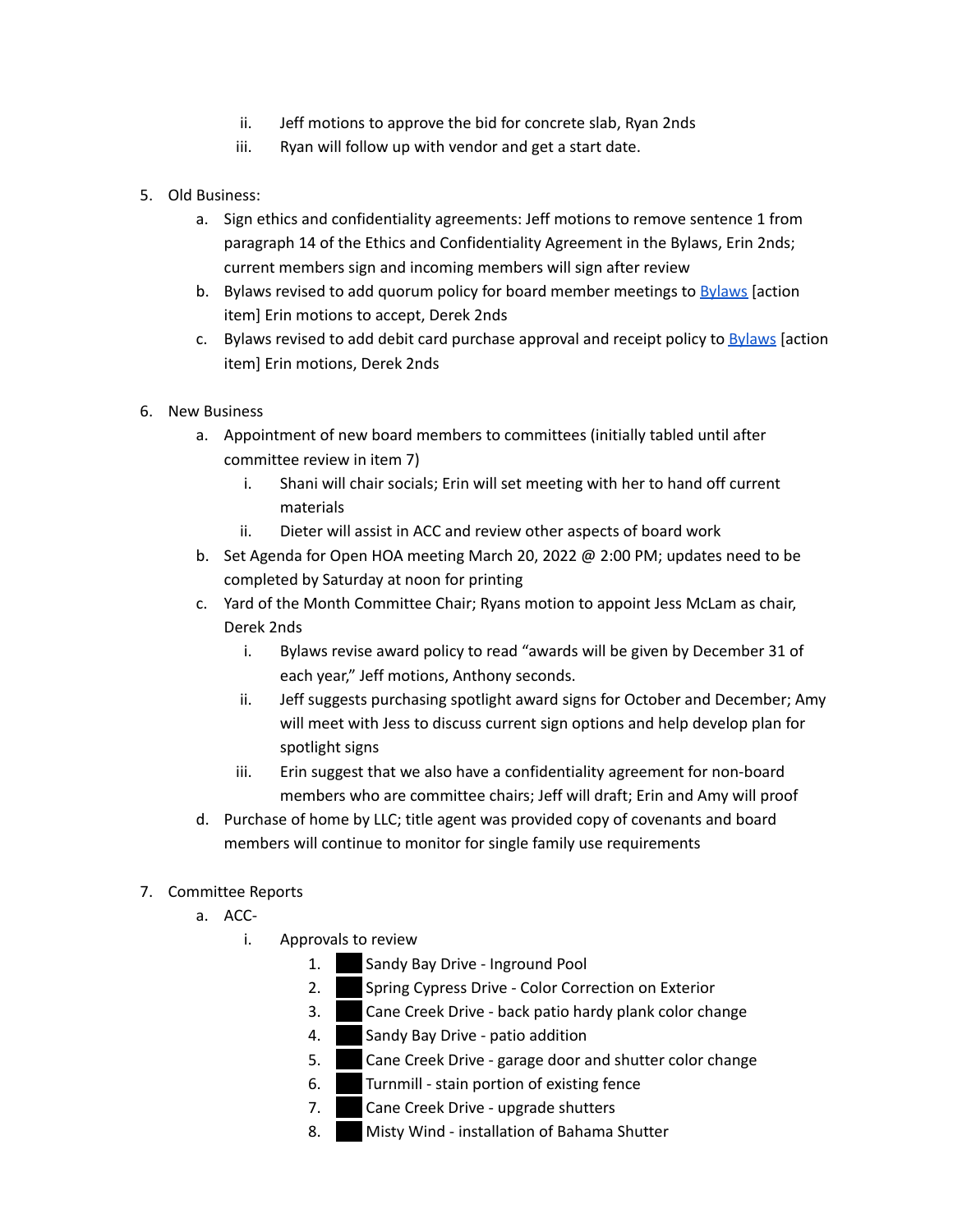- 9. **207 Cane Creek Drive garage door and stucco color change**
- 10. Sandy Bay Drive addition of Tuff Shed to backyard with 7/12 roof pitch
- 11. Birchview Drive above ground installation of hot tub
- 12. Windy Feather Drive repaint stucco, garage doors and shutters
- 13. Misty Wind Drive patio extension
- 14. Misty Wind Drive gutter addition
- ii. Under Review
	- 1. Misty Wind Drive whole home generator install
	- 2. Autumnbrook Drive inground pool
	- 3. **203 Old Road Drive inground pool**
- iii. Discuss how we go about residents that didn't submit for ACC approval and how it's setting a precedent for others to follow. Each ACC request is considered individually to examine how it applies to the covenants and the aesthetic impact of each improvement. ACC warning policy for unapproved construction is in Bylaws. In some cases, improvements may have been made while the home construction was still under the developer's ACC governance and not the boards. Note from covenants: "Prior judgment regarding matters of design or aesthetics shall not be deemed binding upon the Architectural Control Committee if the Architectural Control Committee and the Board feel that the repetition of such matters will have an adverse effect."
- b. Capital Improvements- Ryan G
	- i. Big Boy Fence install on Larivierre is being funded by developer
	- ii. Trash can concealment fence at commons area will be funded by Capital Improvements- Ryan will follow up with vendor
- c. Commons Areas- Anthony
	- i. Phase 1 pond fountain motor replacement update
	- ii. 3B Fountain was pulled for faulty seal; under warranty
	- iii. Litter throughout common areas, mainly construction debris; lawncare vendor is picking up before they cut, but it is excessive; should consider if any neighborhood kids need community service hours and can be tagged for litter pickup
	- iv. Timers are set at 5-10 (will adjust to 7-10) on lights and 7-10 on pumps
	- v. Update on gap in fence along N. Lariviere (RG); contacted by resident with safety concerns about stop in iron fence; contacted developer and vendor; Ryan is working on solutions with Big Boy Fences
	- vi. Update on pond banks (RG); developer has final cleanup scheduled soon
	- vii. Will follow up with vendors soon as new ponds are ready for lawncare and pond maintenance
	- viii. Resident volunteer to address drainage issues in triangle area to better direct drainage; Jeff motions to give authority to do the work, Ryan 2nds